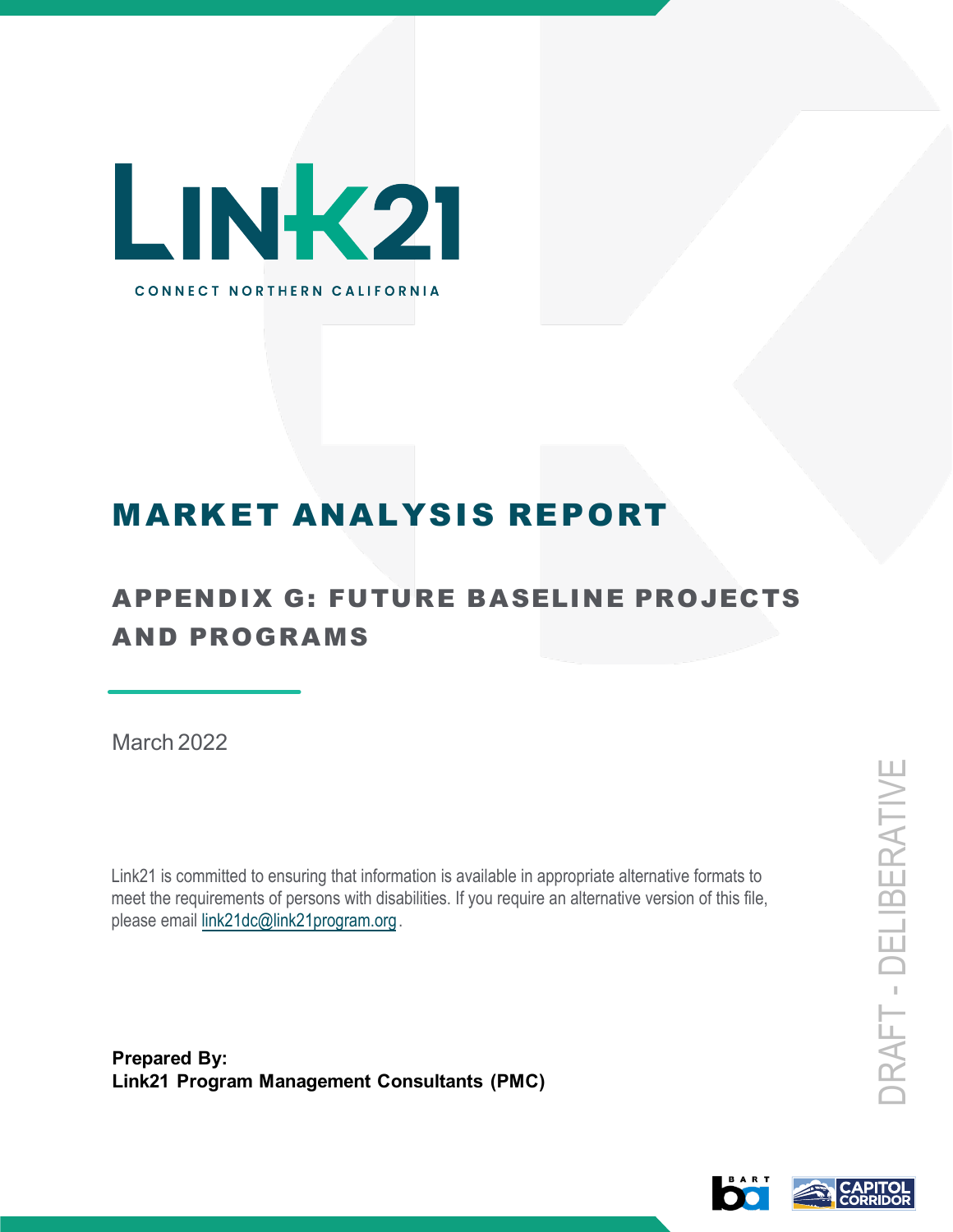

## **INTENTIONALLY LEFT BLANK**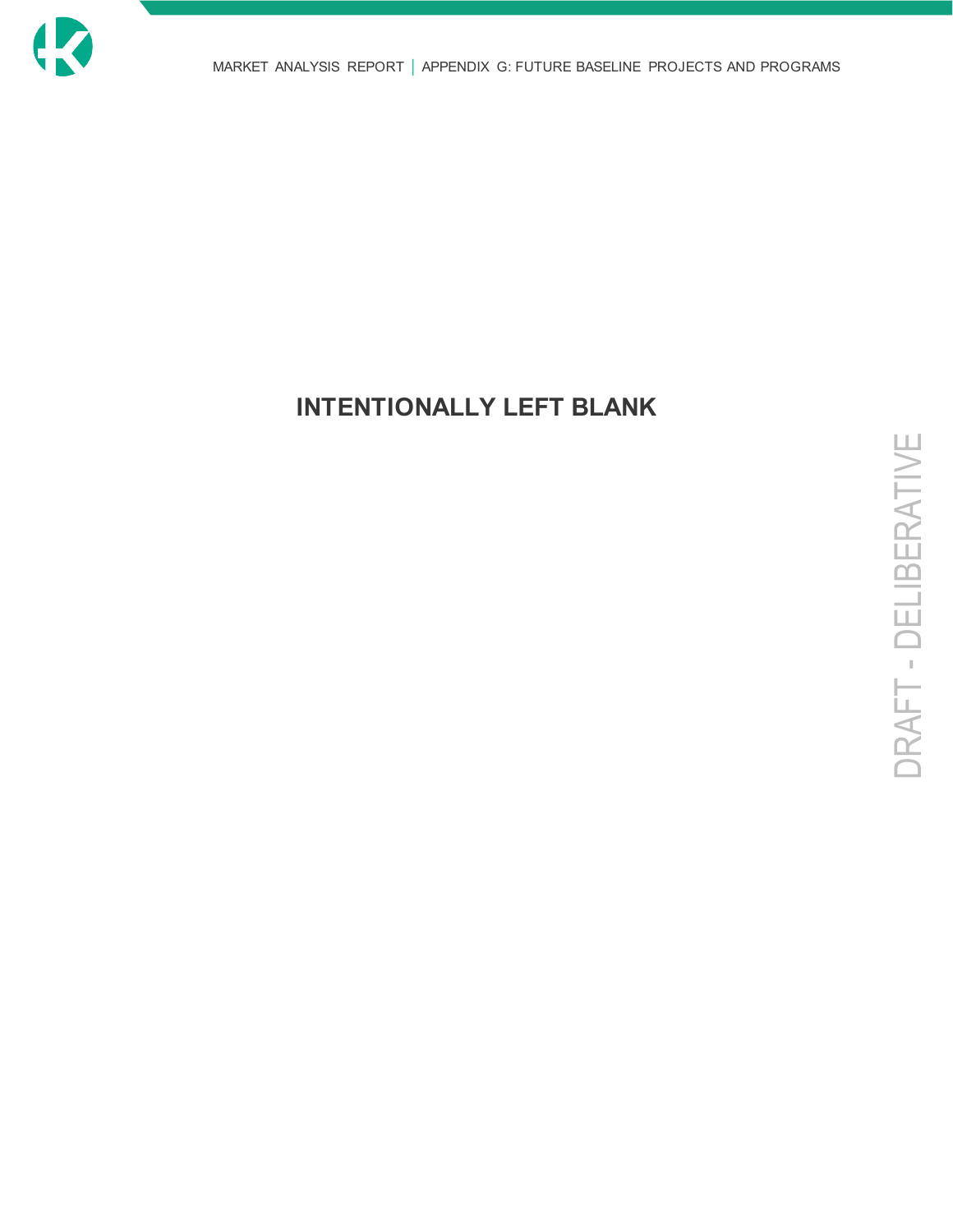

### ISSUE AND REVISION RECORD

| <b>REVISION</b> | <b>DATE</b> | <b>PREPARER(S)</b>           | <b>PMC</b><br><b>REVIEWER(S)</b>                                                        | <b>APPROVER</b>                         | <b>DESCRIPTION/</b><br><b>NOTES</b>      |
|-----------------|-------------|------------------------------|-----------------------------------------------------------------------------------------|-----------------------------------------|------------------------------------------|
|                 |             |                              | <b>BART/CCJPA</b><br><b>REVIEWER(S)</b>                                                 | <b>BART/CCJPA</b><br><b>APPROVER</b>    |                                          |
| 0               | 10/26/2021  | Derek Cheah,<br><b>Steer</b> | Elisa Tejedor,<br><b>Steer</b>                                                          | <b>Sudhish</b><br>Verma,<br><b>HNTB</b> | <b>Working DRAFT</b><br>submittal        |
|                 | 11/10/2021  |                              | Andrew Tang,<br>Emily Alter,<br>Duncan<br>Watry, BART;<br>Camille Tsao,<br><b>CCJPA</b> | Andrew<br>Tang, BART                    | <b>Working DRAFT</b><br>submittal review |
|                 | 03/18/2022  | Derek Cheah,<br><b>Steer</b> | Elisa Tejedor,<br><b>Steer</b>                                                          | <b>Sudhish</b><br>Verma,<br><b>HNTB</b> | <b>DRAFT</b> submittal                   |
|                 |             |                              |                                                                                         |                                         | No review<br>requirement                 |

#### SHAREPOINT PATH

Records Center/BUSC Record Center/WPA.02/ 1-BUSC-PH0-Market\_Analysis\_Report\_Appendix\_G-DRAFT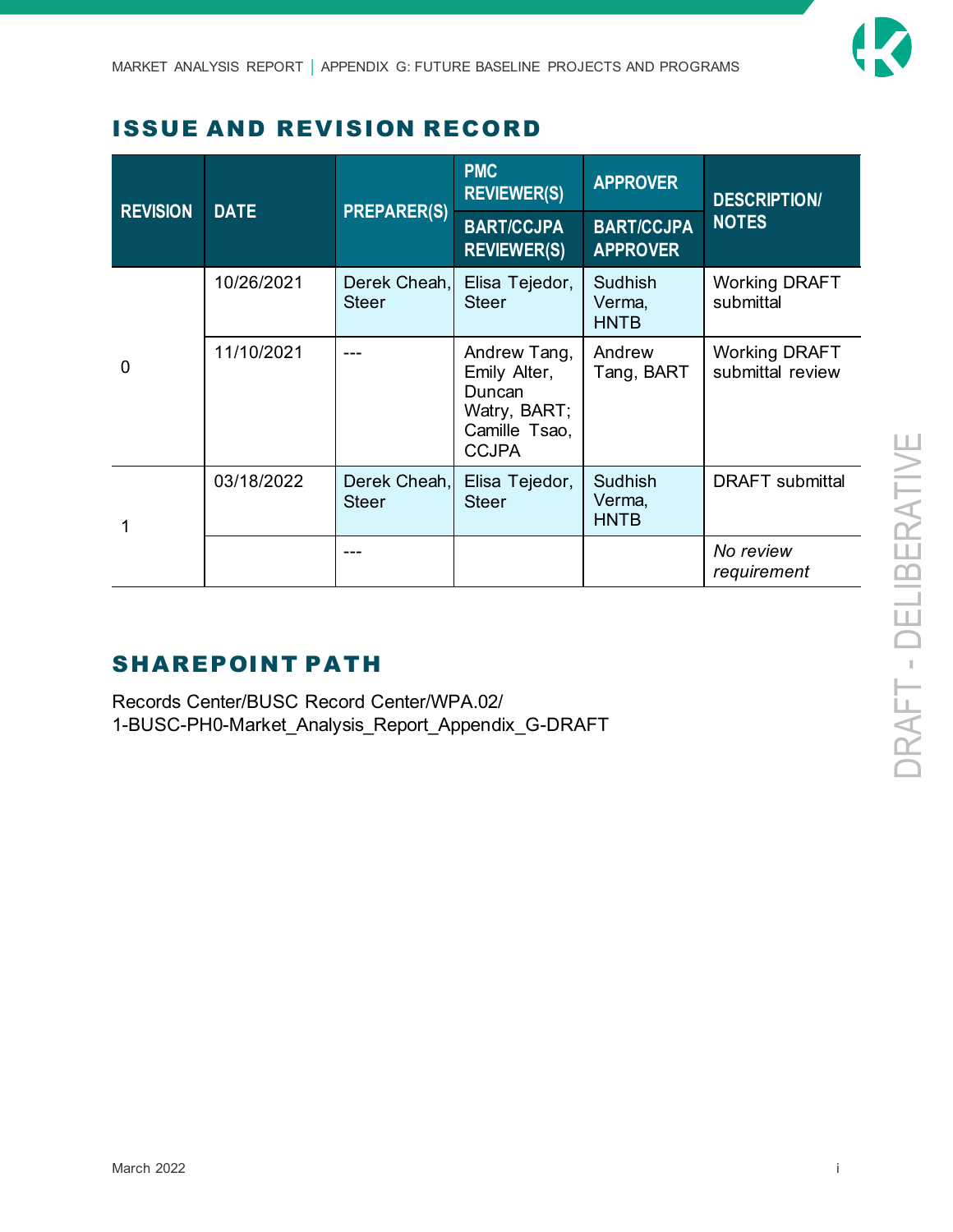

### **INTENTIONALLY LEFT BLANK**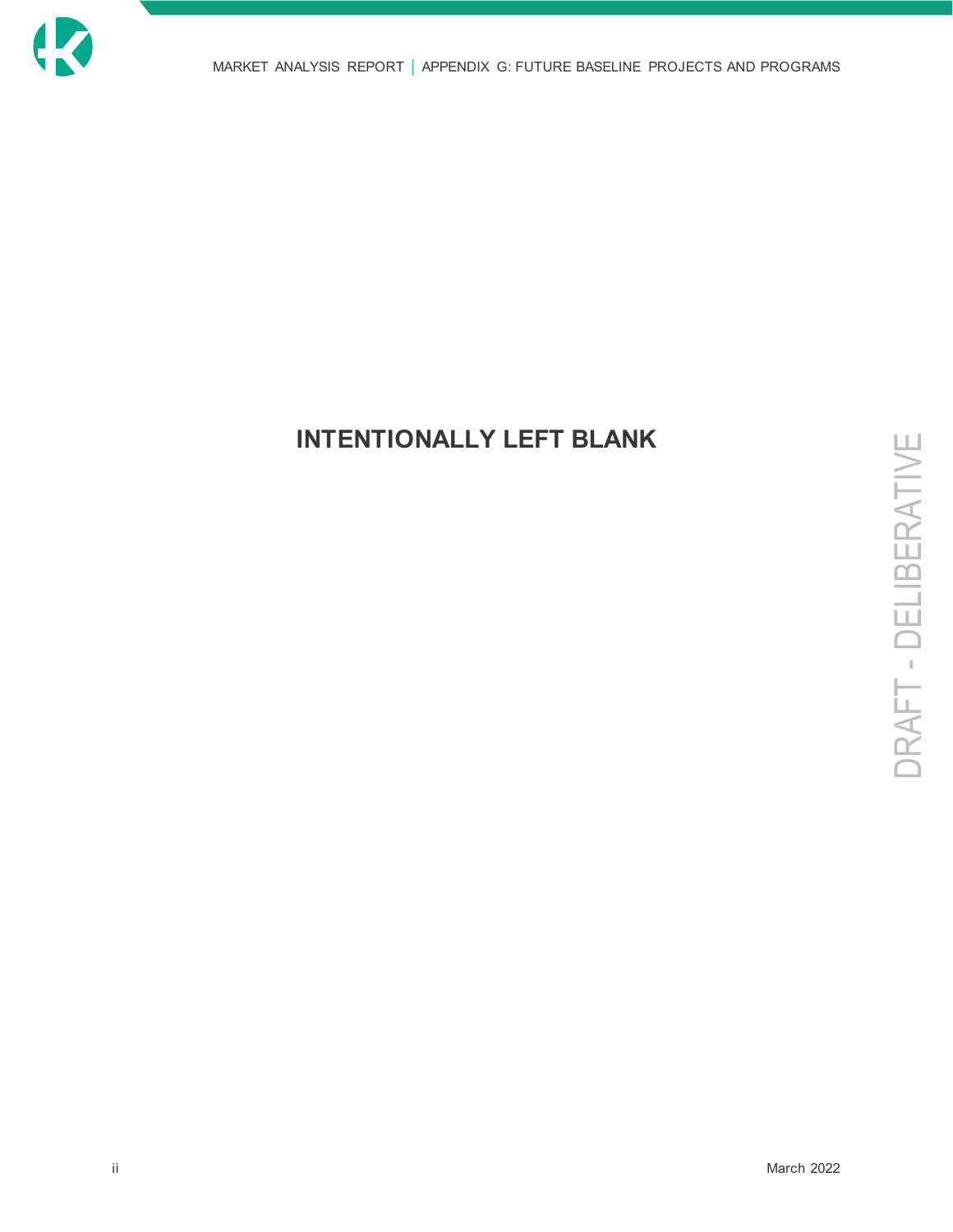

### INTRODUCTION

The market analysis future baseline includes a set of capital and service investments that are assumed to be in place alongside Link21 and that define the future, do-nothing, or no-build conditions that a program concept or alternative is compared against. This future baseline network consists of all projects and programs included in the regional transportation plans (RTP) of the seven metropolitan planning organizations (MPO) that span the Northern California Megaregion:

- □ Association of Monterey Bay Area Governments (AMBAG)
- □ Merced County Association of Governments (MCAG)
- □ Metropolitan Transportation Commission (MTC)
- □ Sacramento Area Council of Governments (SACOG)
- □ San Joaquin Council of Governments (SJCOG)
- □ Stanislaus Council of Governments (StanCOG)
- **Tahoe Regional Planning Agency (TRPA)**

The RTPs of the respective MPOs listed above have all been adopted with a horizon year of 2040, with the exception of MTC's *Plan Bay Area* (PBA). At the time the market analysis was undertaken, the adopted RTP in the Bay Area was PBA 2040, though the draft blueprint for the updated RTP, PBA 2050, had already been published. For completeness, it was decided to include key additional rail projects from PBA 2050's blueprint in the baseline network, such as Caltrain's Downtown Extension and South Bay Connect.

This comprehensive approach of including all planned projects and programs maximizes consistency with RTPs that have been approved by regional policymaking bodies.

A subset of the future baseline — projects and programs that involve rail service — was considered for the market analysis, as the analysis only focuses on rail ridership potential. Future analysis and evaluation into program concepts and alternatives will require consideration of how travelers choose between rail and other modes. Those analyses would require an expanded subset of the future baseline, including non-rail projects and programs, as appropriate.

#### Market Analysis Future Baseline

**[Table 1](#page-5-0)** lists 14 rail projects and programs that are included in the future baseline subset used in the market analysis, along with the project sponsor and a brief description and service specification for each.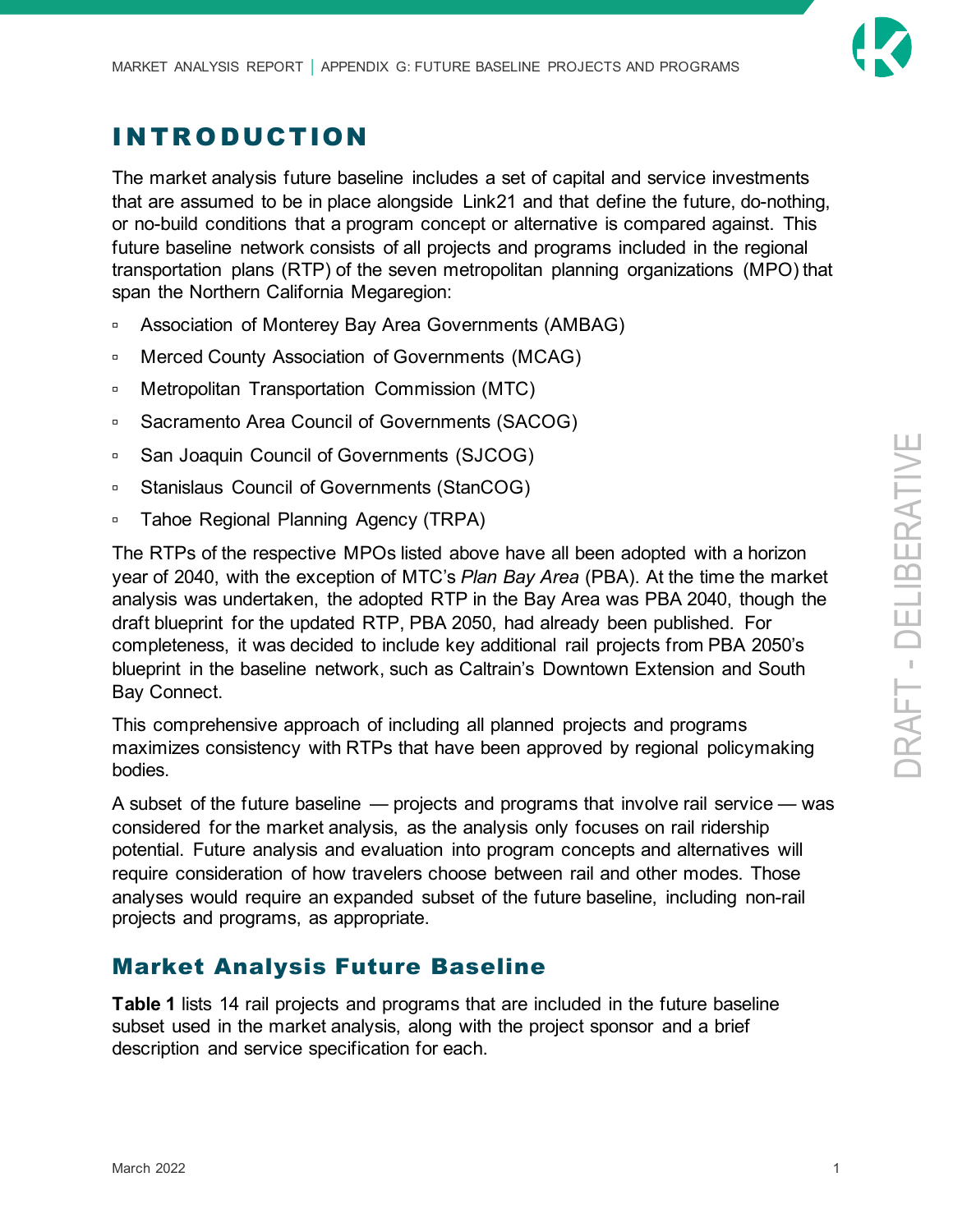

#### <span id="page-5-0"></span>**Table 1. Rail Projects and Programs in the Market Analysis Future Baseline**

| <b>PROJECT</b>                                                                | <b>SPONSOR</b>                                              | DESCRIPTION/SERVICE SPECIFICATION                                                                                                                                                                                                                                                                                                                                                                                    |
|-------------------------------------------------------------------------------|-------------------------------------------------------------|----------------------------------------------------------------------------------------------------------------------------------------------------------------------------------------------------------------------------------------------------------------------------------------------------------------------------------------------------------------------------------------------------------------------|
| <b>Altamont Corridor</b><br><b>Express (ACE)</b><br><b>Frequency Increase</b> | <b>SJJPA</b>                                                | Increase frequency on the existing ACE<br>$\Box$<br>line between Stockton and San Jose to 8<br>trains/day                                                                                                                                                                                                                                                                                                            |
| <b>BART Core Capacity</b>                                                     | <b>BART</b>                                                 | Enable up to 30 trains per hour per<br>$\Box$<br>direction (tphpd) through the Transbay<br>Tube during peak periods<br>Increase frequency to 5 tphpd all day on<br>$\Box$<br>all lines and 12 tphpd during peak periods<br>on the Pittsburg/Bay Point-SFO/Millbrae<br>line                                                                                                                                           |
| <b>BART Irvington</b><br><b>Station</b>                                       | <b>BART</b>                                                 | New infill station at Irvington<br>$\Box$                                                                                                                                                                                                                                                                                                                                                                            |
| <b>BART to Silicon</b><br><b>Valley Phase II</b>                              | San Francisco Bay<br>Area Rapid Transit<br>Authority (BART) | Extension of BART service from<br>$\Box$<br>Berryessa to Santa Clara via San Jose                                                                                                                                                                                                                                                                                                                                    |
| <b>California High-Speed</b><br>Rail                                          | California High-Speed<br>Rail Authority<br>(CHSRA)          | New high-speed rail service from Los<br>$\Box$<br>Angeles to Central Valley with<br>subsequent branches to San Francisco<br>(via Gilroy and San Jose) and<br>Sacramento<br>Simplified service plan assumption within<br>$\Box$<br>the Megaregion:<br>2 tphpd San Francisco - Millbrae - San<br>$\Box$<br>Jose - Gilroy - Merced<br>2 tphpd San Francisco - San Jose<br>$\Box$<br>2 tphpd San Jose - Gilroy<br>$\Box$ |
| <b>CalMod Electrification PCJPB</b>                                           |                                                             | Electrification of current Caltrain corridor<br>$\Box$<br>No significant service impacts (frequency<br>$\Box$<br>increase covered in next item)                                                                                                                                                                                                                                                                      |
| <b>Caltrain Business</b><br><b>Plan Moderate</b><br>Growth <sup>1</sup>       | Peninsula Corridor<br><b>Joint Powers Board</b><br>(PCJPB)  | Increased frequencies to 8 tphpd <sup>2</sup> ;<br>$\Box$<br>current assumption is two local, four<br>limited, two bullet                                                                                                                                                                                                                                                                                            |

<span id="page-5-1"></span><sup>1</sup> Caltrain Business Plan Moderate Growth was proposed by Caltrain for inclusion into Plan Bay Area 2050, but was not approved by MTC. Instead, PBA 2050 has a lesser Caltrain Business Plan Enhanced Growth included.

<span id="page-5-2"></span><sup>&</sup>lt;sup>2</sup> For commuter-oriented services, such as Caltrain and ACE, tphpd refers to trains per hour in the peak direction.